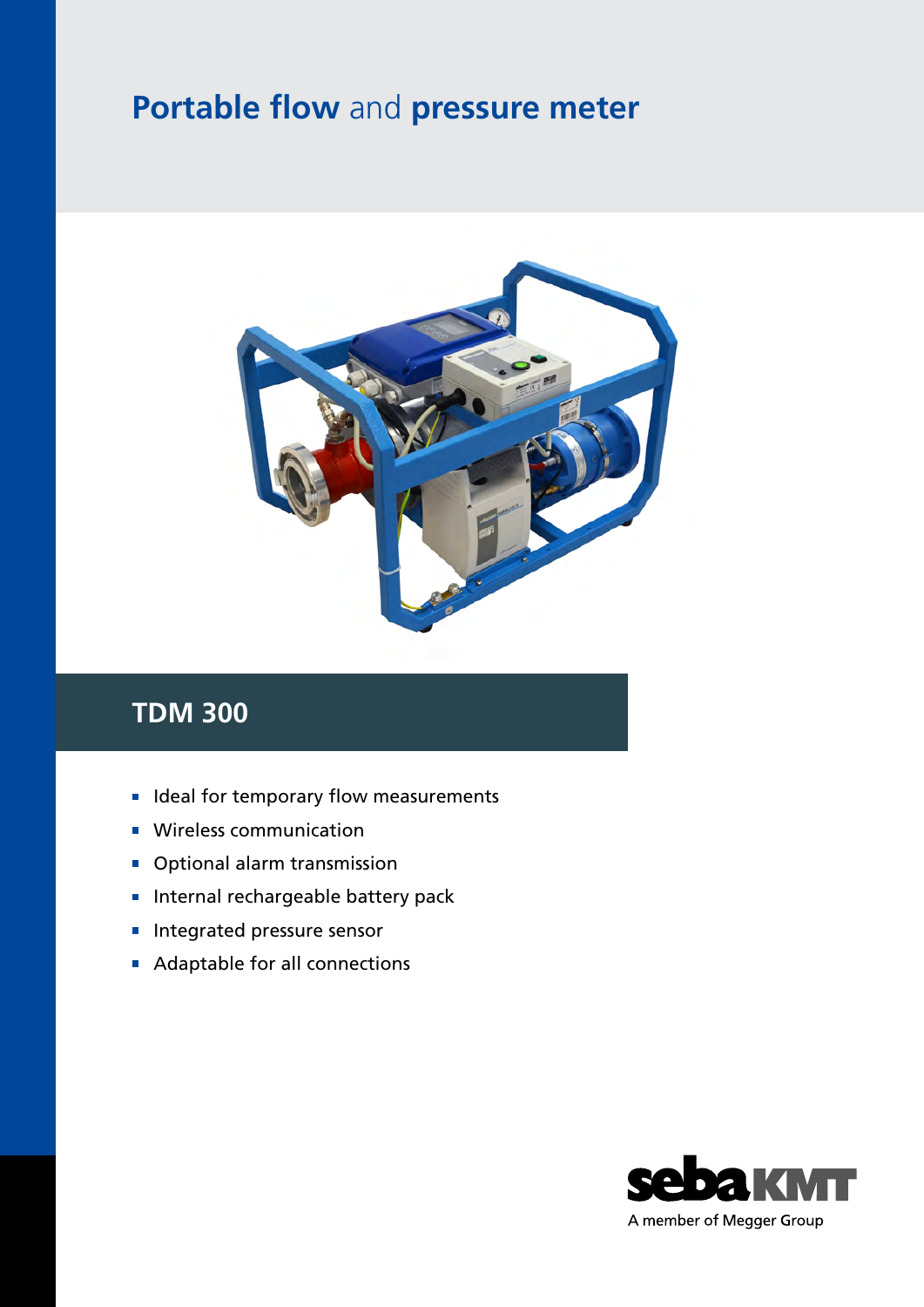## **TDM 300 – portable flow measurement**

#### **Flow control**

The **TDM 300** flow meter is easy to install and enables a quick and exact flow measurement.

It is equipped with an internal data logger on which all measurements can be stored, and provides wireless data transmission to a computer where the recorded data can be analyzed.

The user can watch the actual flow on the flow meter's LCD display or send the flow data wirelessly to a handheld data collector.



Sketch of a bypass measurement to control a DMA inflow

#### **Wide range of applications**

The **TDM 300** is an ideal tool for different applications. Whether you want to verify a meter, check the DMA inflow or control the night minimum flow, the **TDM 300** is exactly what you need.

Our flow and pressure meter can even carry out load measurements to verify and monitor the available amount of firefighting water through hydrants. By default, the **TDM 300** is equipped with Storz connectors (DIN "B-type"), but can be also adapted to any other type of connectors.

#### **Portable or built-in? Take your pick!**

Although designed as a portable device, the **TDM 300** can also be built into the SebaKMT water test vans. The built-in version can be comfortably operated from the armchair in the office section of the van.



TDM 200 connected to two B-size fire hoses



TDM 200 installed in a test van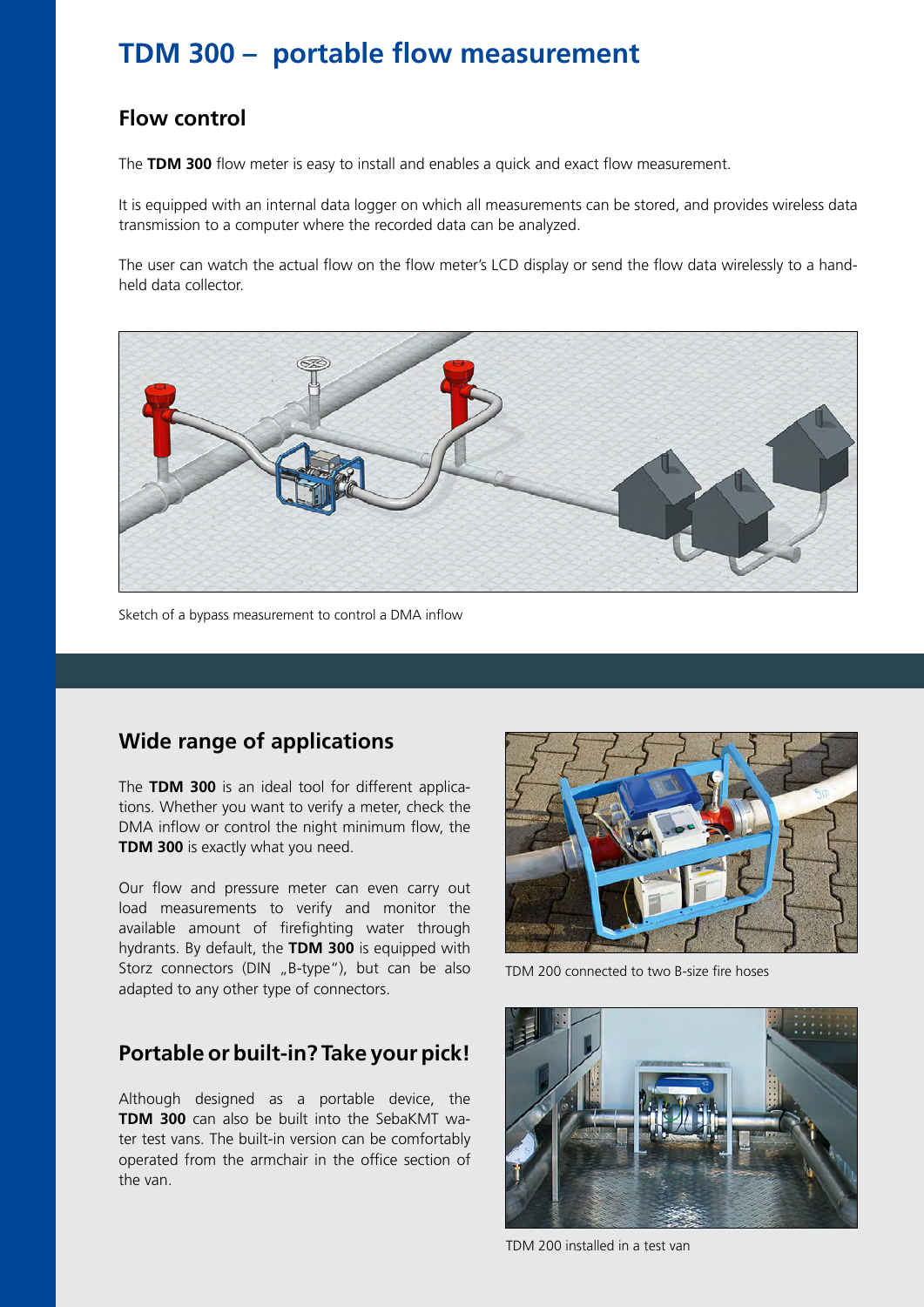

#### **Watch your pressure**

The **TDM 300** comes with a pressure gauge to monitor the pressure inside the meter.

During the entire measurement, the integrated digital pressure sensor records the pressure inside the pipe in parallel to the flow.

The computer software SebaData View 3 provides the complete pressure and flow history.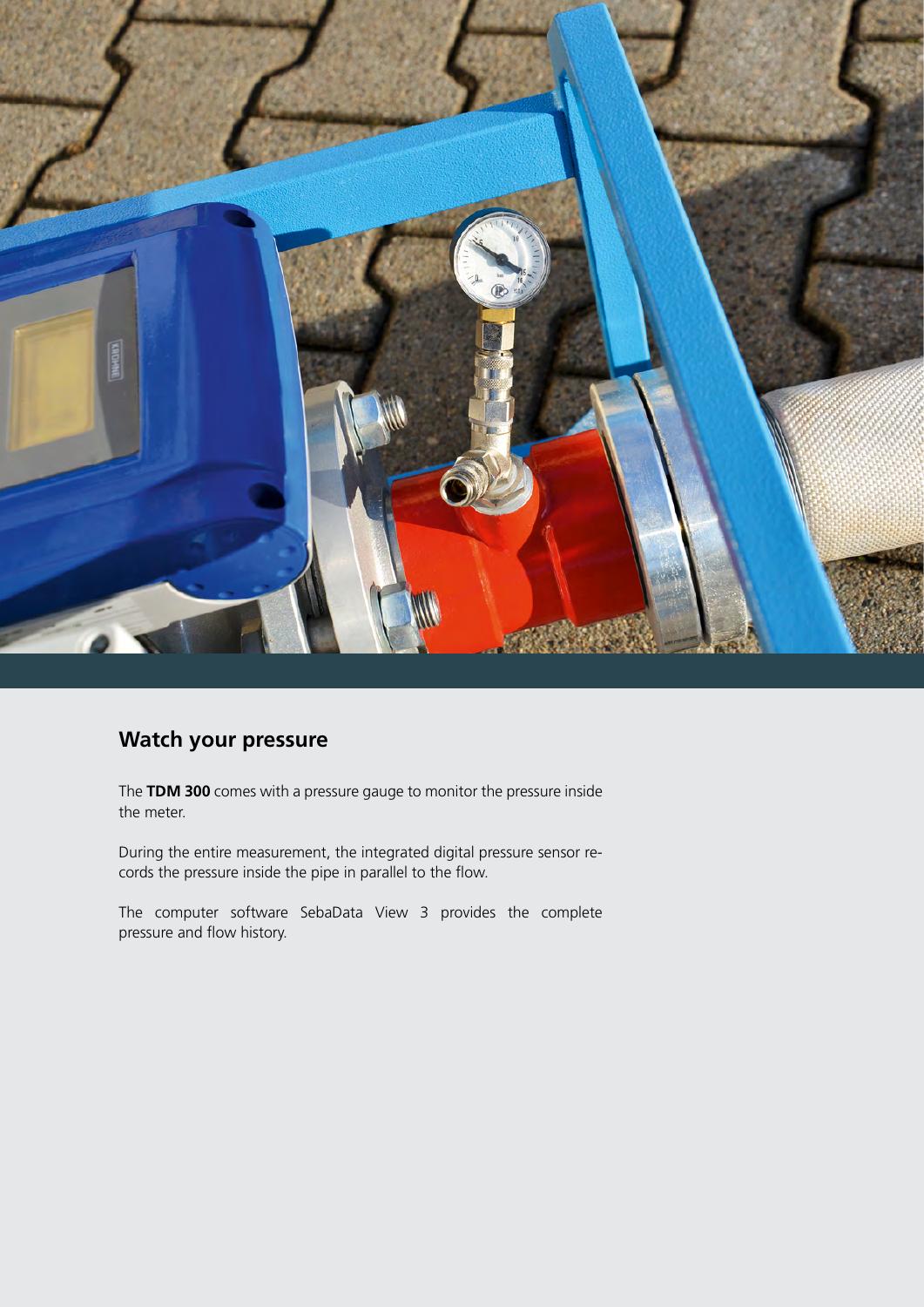

#### **Wireless operation**

Due to an integrated radio modem, the **TDM 300** is able to communicate quickly and wire-lessly.

Wireless communication makes the **TDM 300** to an ideal device for difficult traffic situations or sites that pose a risk to both safety and health.



Accessory Reader 3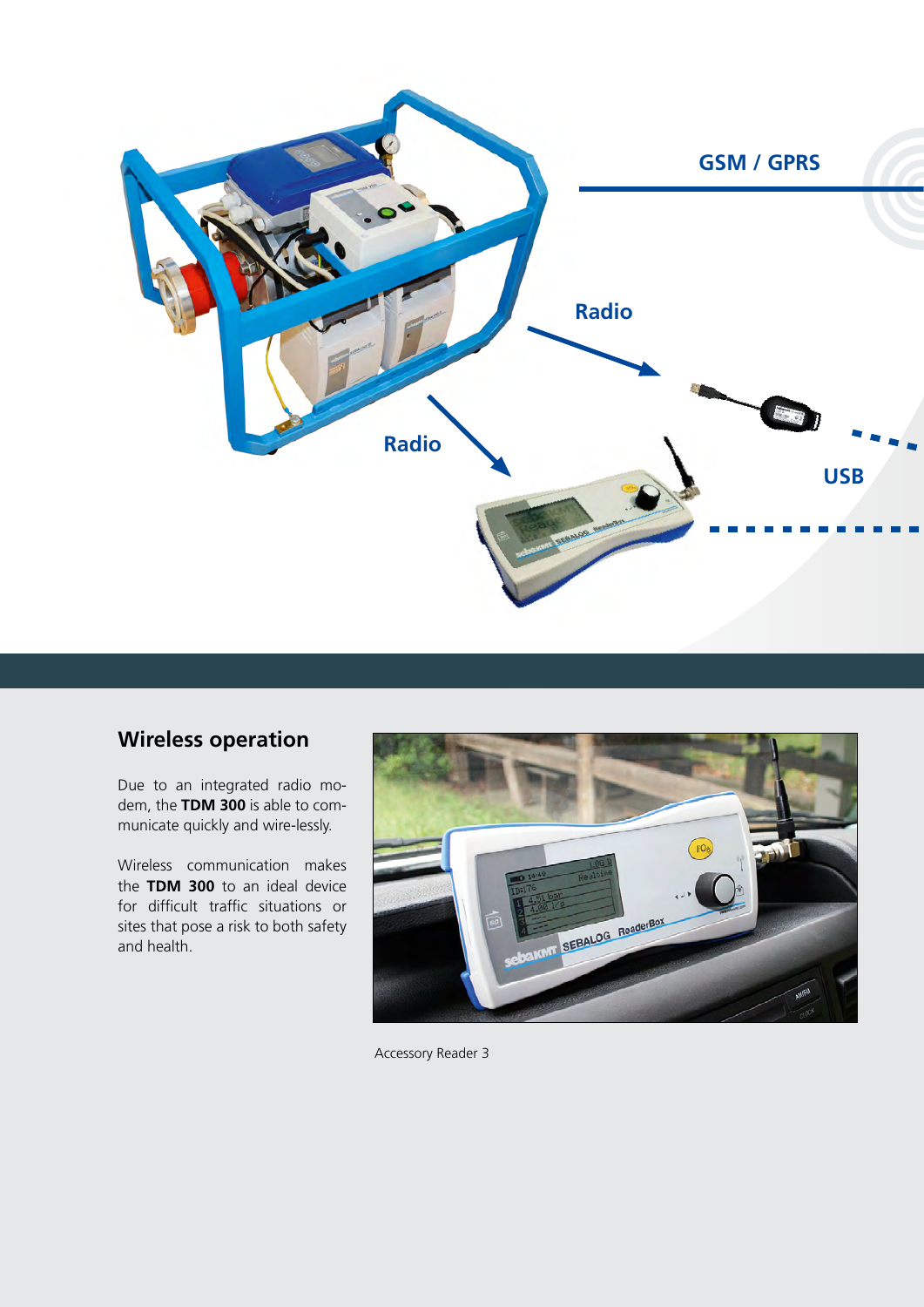

### **Unmanned operation**

Equipped with a powerful, rechargeable battery pack and a GSM module for wireless data transmission, the **TDM 300** can be programmed to operate autonomously.

Night minimum flow measurements can thus be performed without needing staff to operate the instrument.



Data set of multiple days showing flow and pressure